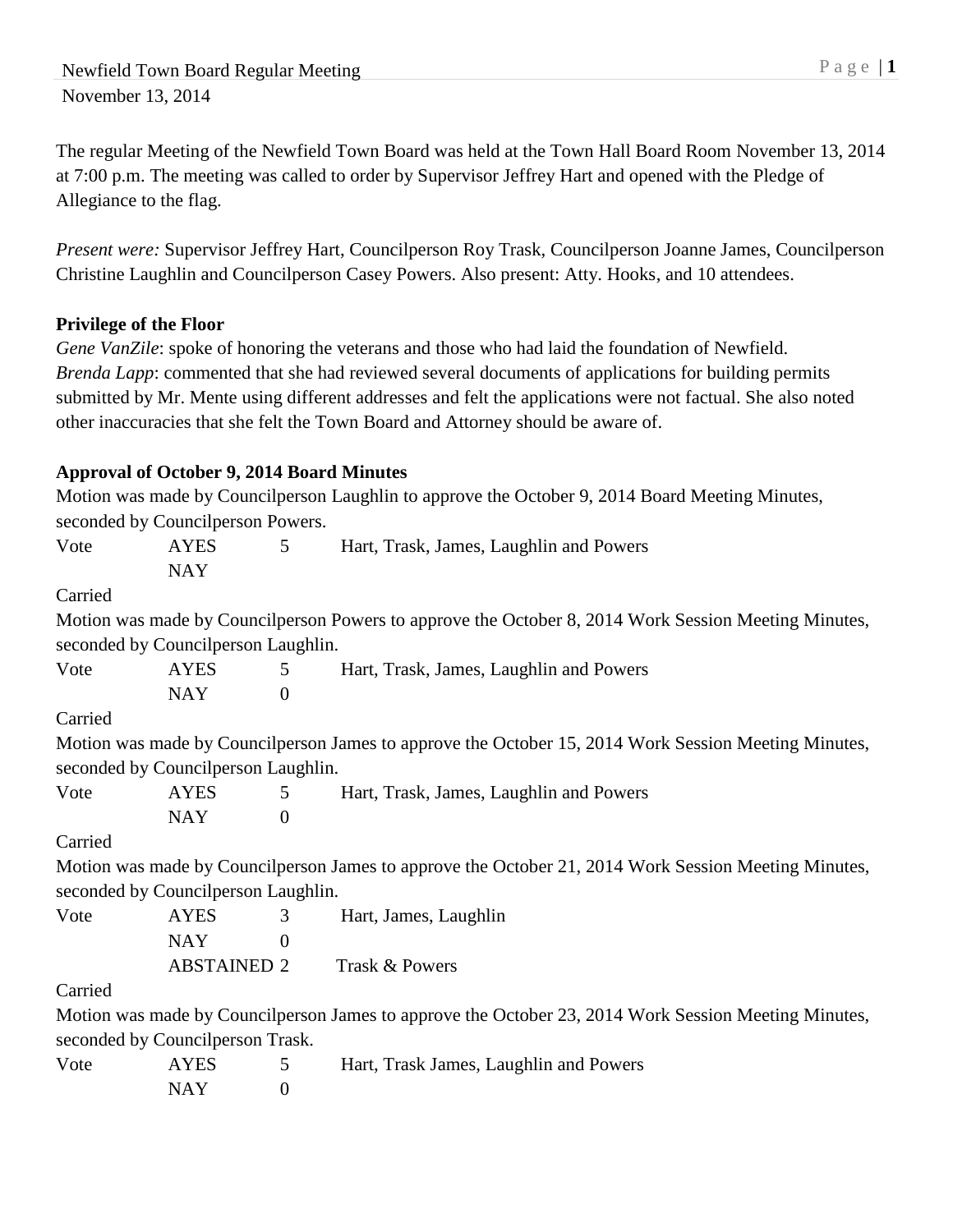Carried Motion was made by Councilperson Powers to approve the November 6, 2014 Public Hearings and Work Session Meeting Minutes, seconded by Councilperson Laughlin.

| Vote | <b>AYES</b>        | Hart, Laughlin and Powers |
|------|--------------------|---------------------------|
|      | <b>NAY</b>         |                           |
|      | <b>ABSTAINED 2</b> | Trask & James             |

Carried

#### **Correspondence:**

Supervisor Hart stated a letter had been received from Tompkins County Environmental Council looking for community members who may be interested in being on the committee.

## **Reports:**

*Cemetery Committee*: No report

*Planning Board:* Chairperson Nancy Dolge reported that the Planning Board had a successful event in October, next they plan to have a discussion on updating the Town website, producing a list of service organizations, investigate land use tools, roundtable discussions with other town representatives, have a recommendation to the Town Board regarding waste management by 2/1/15, look into grants and preparation for them. *Highway*: Highway Superintendent Kevin Berggren was absent due to checking road conditions. *Code Enforcement*: Code Enforcement Officer Harry Wright; absent

*Water Sewer*: Water Sewer Manager Robb Brewer; absent. Supervisor Hart read Water Sewer Supervisor Brewer's retirement date intentions. Supervisor Hart then stated that at the December board meeting, Highway Superintendent Berggren will be appointed as interim Water/Sewer Supervisor with Steve Maki reporting to him as the head Water/Sewer worker. Superintendent Berggren will take the required Civil Service test for the permanent appointment.

*Recreation*: Recreation Director Reid Hoskins; absent. Supervisor Hart read Recreation Director Hoskins' report.

*Tompkins County Legislature Report*: Newfield Representative David McKenna reported that presently the County tax increase is at 2.5%. The Legislature members will have the final vote November  $17<sup>th</sup>$  on the proposed 2015 County budget.

*Supervisor*: Supervisor Hart reported that the well drilling has been pushed back due by the drilling company and should now take place in the beginning of December. The USGS is still reaching out for wells to be monitored. Supervisor Hart also reported that he and Councilperson Powers will be working together to form a Community Council, to look for new avenues for fundraising for civic organizations. Supervisor Hart thanked everyone for their commitment and flexibility to attend many meetings during the 2015 Newfield Town Budget season.

## **New Business**

*Discussion and approval of Resolution No. 31-2014 Budget Modifications:*  Supervisor Hart read proposed Resolution No. 31-2014 as follows: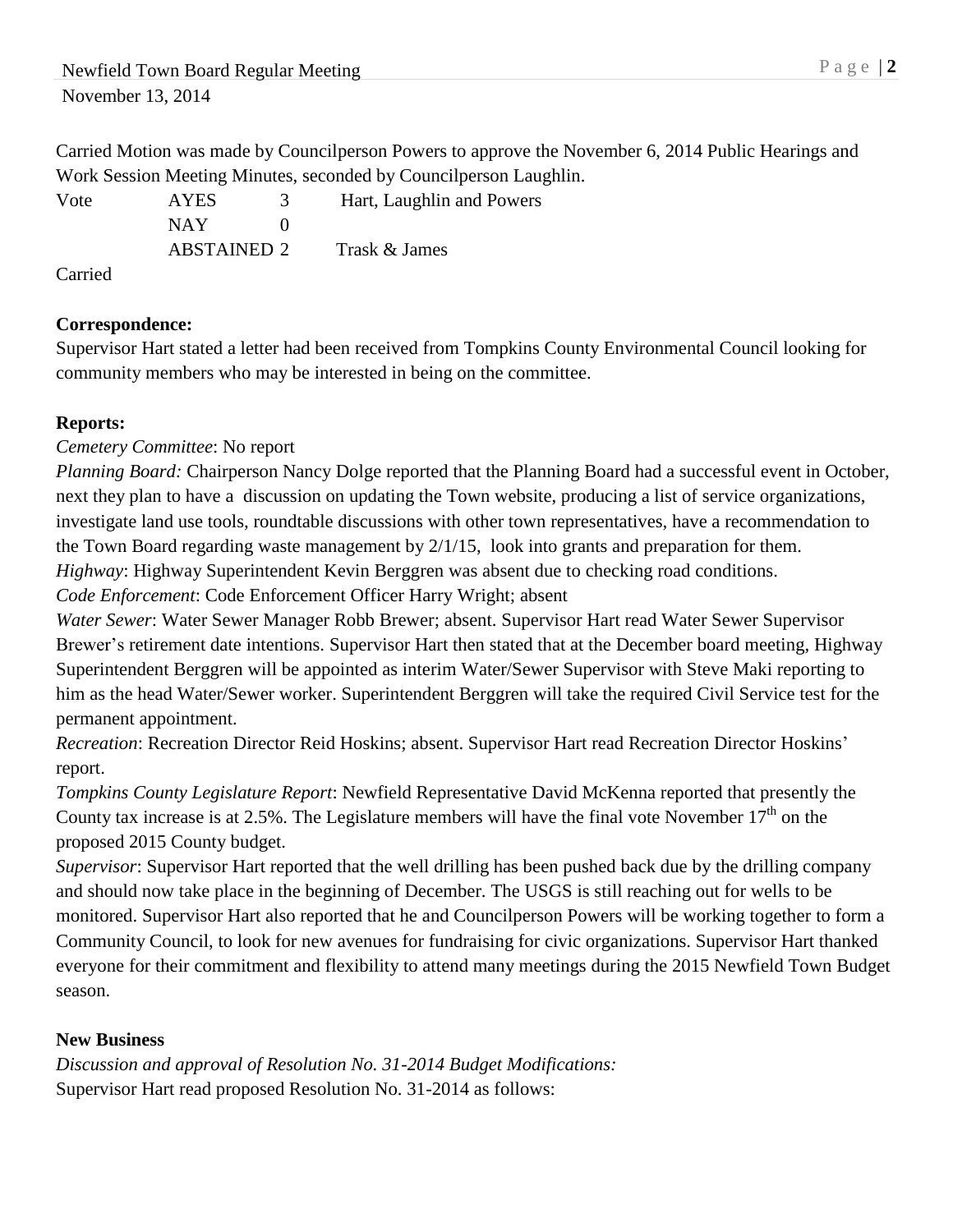## **RESOLUTION NO. 31 -2014**

WHEREAS at the notification of the Duane Shoen, Independent Auditor, there is a negative balance in the Street Lighting fund.

WHEREAS the Auditor recommended amend the 2014 budget and reallocate to the 2014 street light Fund. THEREFORE BE IT RESOLVED upon agreement by the Town Supervisor and Town Board that \$7,100.00 be transferred from General Fund line A1001 and transferred to Street Light Fund Line SL1001. Motion was made by Councilperson Trask to approve the fore mentioned budget modifications, seconded by

Councilperson Powers.

| Vote | AYES 5    | Hart, Trask, James, Laughlin and Powers |
|------|-----------|-----------------------------------------|
|      | $NAY = 0$ |                                         |

Carried

*Discussion and approval of Resolution No. 32-2014 Budget Modifications* Supervisor Hart read proposed Resolution No. 32-2014 as follows:

## **RESOLUTION NO. 32-2014**

WHEREAS at the request of the Town Bookkeeper the following budget modifications are requested to be made.

THEREFORE BE IT RESOLVED upon agreement by the Town Supervisor and Town Board the following 2014 October budget modifications are approved to be made.

## **RECREATION**

Transfer \$484.98 from CR9040.8, Workman's Comp, to CR7020.6, Concessions Transfer \$62.59 from CR9040.8 Workman's Comp, to CR7320.408, Youth Program Soccer Transfer \$100.00 from CR9040.8 Workman's Comp to CR9035.8, Medicare

## **GENERAL**

Transfer \$1,000.00 from A1220.12, Personnel to A1220.1 Supervisor

Transfer \$500.00 from A1220.11, Personnel to A1220.1 Supervisor

Transfer \$98.05 from A1620.41 Bldg. Electricity to A1620.412, Bldg., and Maintenance

Transfer \$1597.72 from A9060.8, Hosp.Med/Ins to A5132.499, Garage, Misc

## **WATER 1**

Transfer \$100.00 from SW1-9060.8, Health Insurance, to SW1-9035.8 Medicare Transfer \$40.00 from SW1-9060.8, Health Insurance. To SW1-8310.4 Water Admin, CE

Motion was made by Councilperson James to approve the fore mentioned, seconded by Councilperson Laughlin.

| Vote | AYES 5  | Hart, Trask, James, Laughlin and Powers |
|------|---------|-----------------------------------------|
|      | $NAY$ 0 |                                         |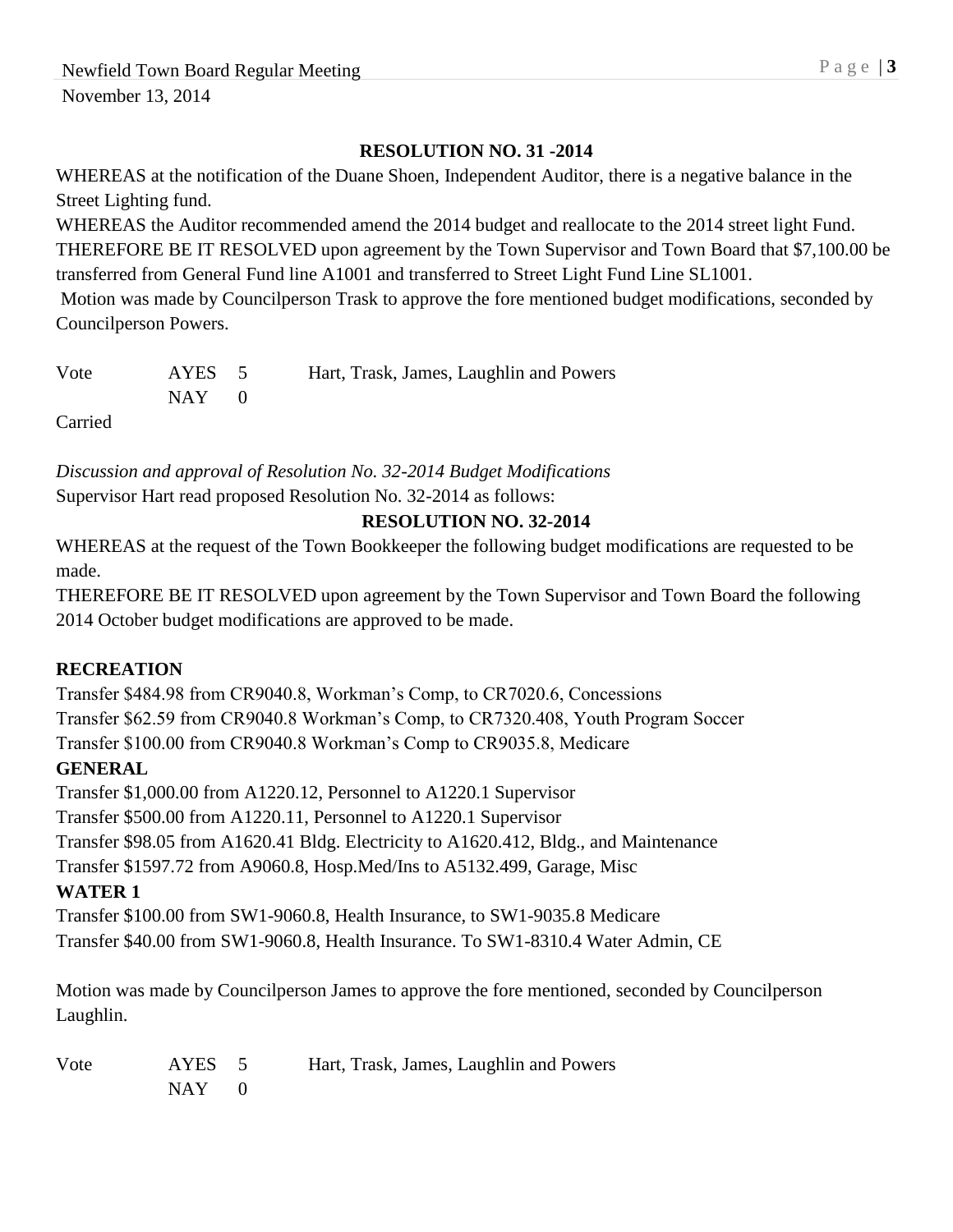Carried

# **RESOLUTION NO. 33-2014**

WHEREAS the Town of Newfield wishes to establish a local law to override the tax levy limit on the amount of real property taxes that may be levied on the Town of Newfield pursuant to General Municipal Law 3-c AND

WHEREAS by adopting this law will allow the Town of Newfield to adopt a town budget for town purposes, fire protection and any other special or improvement district governed by the Town Board for the fiscal year 2015.

THEREFORE BE IT RESOLVED that after holding a public hearing on Nov. 6, 2014 and at a Regular Board Meeting held on Nov. 13, 2014 the Town Board by motion from Councilperson Power seconded by James adopts Local Law No. 3-2014.

This Local Law shall take effect immediately upon filing with the Secretary of State.

Discussion: Councilperson Trask commented that he hesitates to pass the proposed law with the possibility of rescinding it in the future, in order for the residents to receive a small rebate. Councilperson Trask offered his support based on the potential of errors made in fund balances before 2015. Supervisor Hart referred to research Councilperson James found that Local Law to override the tax cap would need to be rescinded by January 21, 2015 in order for its residents to receive a tax refund from the state.

Motion was made by Councilperson Powers to approve Resolution No. 33-2014 for the adoption of Local Law No. 3 of 2014, seconded by Councilperson James.

| Vote | AYES 5     | Hart, Trask, James, Laughlin and Powers |
|------|------------|-----------------------------------------|
|      | $NAY \t 0$ |                                         |

Carried

*Discussion and approval of Resolution No. 34-2014 to adopt Local Law No. 4 of 2014 amending Local Law No. 1 of 1980 Defense of Town Officers and Employees to include the Planning Board*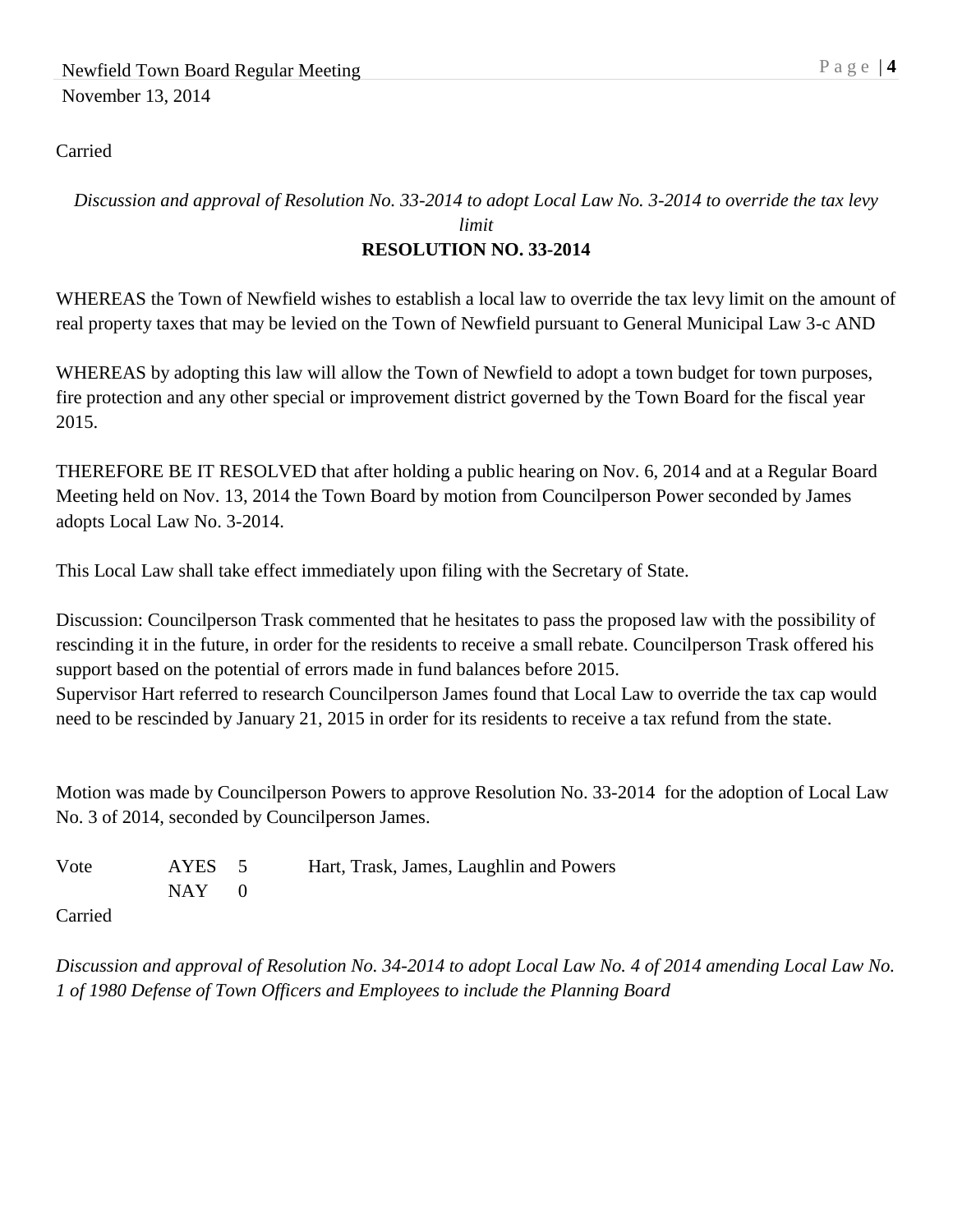#### **LOCAL LAW NO. 4 FOR THE YEAR 2014**

A local law amending Local Law #1 for the year 1980 which provides for the defense of town officers and employees.

Be it enacted by the town board of the Town of Newfield, New York, as follows:

Section 1. Purpose and Findings. Local Law #1 for 1980 does not include planning board members within the definition of employees to be defended and indemnified. The purpose of this Amendment is to add duly appointed planning board members as "employees" subject to being defended and indemnified under that law.

Section 2. Amended Definition of Employees. Section 1 of Local Law #1 of 1980 shall now read as follows:

> Section 1. As used in this local law, unless the context otherwise requires: (a) the term "employee" shall mean any person holding a position by election, appointment or employment in the service of the town, but shall not include a volunteer, any person not compensated for his or her serves or an independent contractor; provided, however, that a duly appointed member of the planning board shall be included as an 'employee' regardless of whether he or she is compensated. The term "employee" shall include a former employee, his or her estate or judicially appointed personal representative; (b) the term "town" shall mean the town of Newfield, New York.

Section 3. Except as above amended, all other provisions of Local Law #1 for the year 1980 shall

remain in full force and effect.

Section 4. This local law shall take effect immediately upon filing in the office of the Secretary of State.

Motion was made by Councilperson Trask to approve Resolution No. 34-2014 adopting Local Law No. 4 of 2014, seconded by Councilperson Laughlin.

Discussion: Supervisor Hart clarified that Planning Board Chair Nancy Dolge asked to have the scope of those included be broadened to include possible subcommittee members. Attorney Hooks stated that committees and sub committees cannot take action, rather only make recommendations to the Town Board.

Vote AYES 5 Hart, Trask, James, Laughlin and Powers  $NAY$  0

Carried

*Discussion and motion to approve the 2015 Town Budget*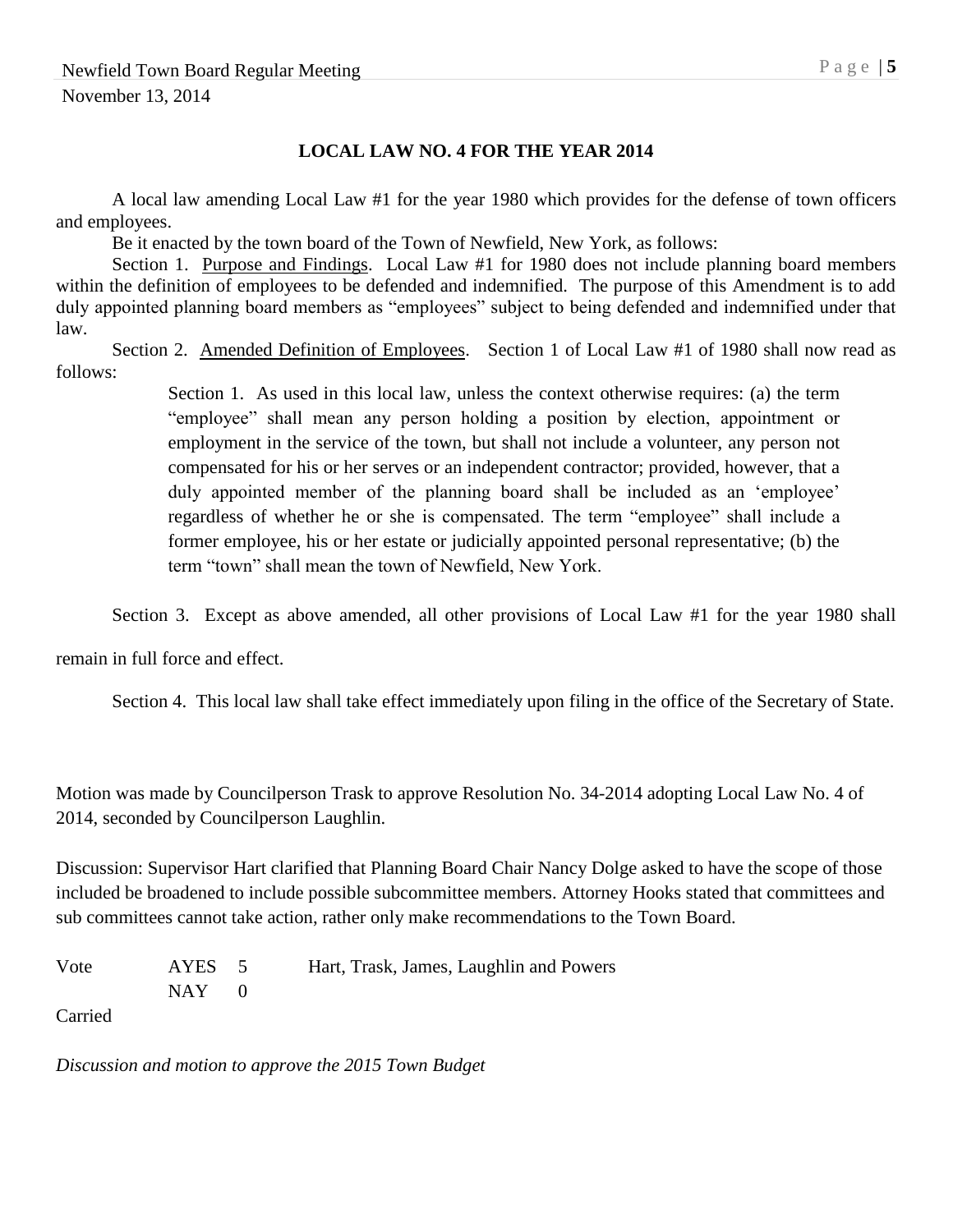Supervisor Hart thanked everyone for working together to stay under the tax cap. Councilperson James felt it was a good budget, Councilpersons Trask, Laughlin and Powers agreed. Motion was made by Councilperson Powers to approve the 2015 Town Budget, seconded by Councilperson James.

Vote AYES 5 Hart, Trask, James, Laughlin and Powers  $NAY$  0

Carried

## **Old Business**

Councilperson Laughlin stated that by December 31, 2014 the sewer flow plan needs to be completed.

Councilperson Laughlin also commented about setting a date for a public hearing concerning the approval of the Water Tank project.

Moved by Councilperson Laughlin, seconded by Councilperson Trask,

Resolved, that the Town Board sets a Public Hearing on December 11, 2014 at 6:45.

| Vote    | AYES 5    | Hart, Trask, James, Laughlin and Powers |
|---------|-----------|-----------------------------------------|
|         | $NAY = 0$ |                                         |
| Carried |           |                                         |

#### **Approval of the Payment of the November 2014 Bills**

Motion was made by Councilperson James to approve the payments, seconded by Councilperson Trask. The Board authorized the payments of the following amounts:

| General Fund                | \$21,977.96 |
|-----------------------------|-------------|
| <b>Recreation Fund</b>      | \$1,436.56  |
| <b>Highway Fund</b>         | \$56,865.72 |
| Street light Fund           | \$1,361.13  |
| Sewer Fund                  | \$800.43    |
| <b>Water District 1Fund</b> | \$4,778.58  |
| Water District 2 Fund       | \$1,285.37  |
| <b>Trust and Agency</b>     | \$3,463.04  |

Vouchers were audited by Councilpersons Trask and James and Laughlin.

| Vote    | AYES 5    | Hart, Trask, James, Laughlin and Powers |
|---------|-----------|-----------------------------------------|
|         | $NAY = 0$ |                                         |
| Carried |           |                                         |